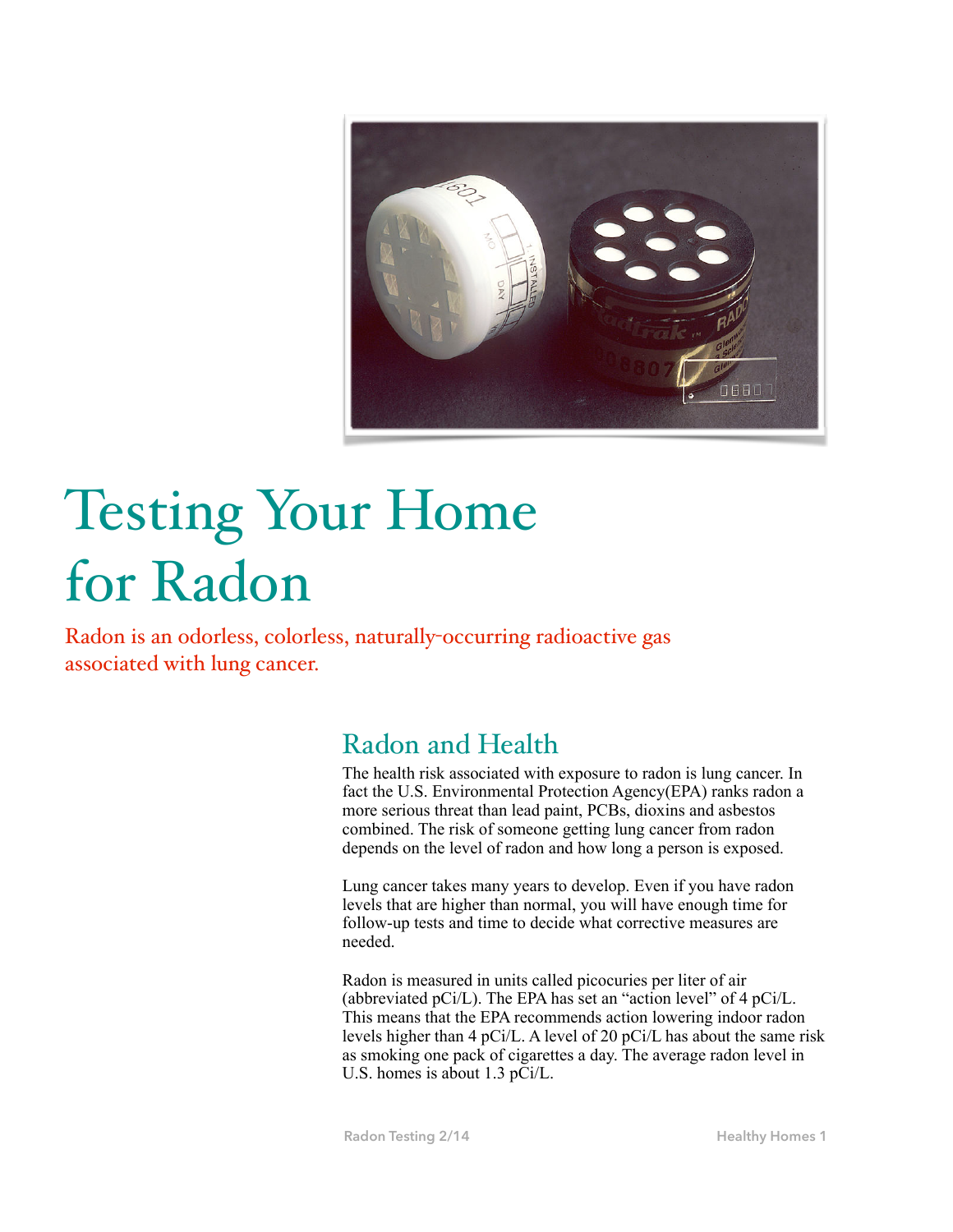In addition to the health risk, radon may cost you money. In some cases, real estate companies or buyers will not consider a house unless a radon test has been completed. If you plan to sell your home, test for radon first.

## What is radon?

Radon is a naturally-occurring radioactive gas. It is produced by the normal breakdown of uranium in rocks, building materials, and soil. As radon breaks down it produces radioactive particles. If you breathe in these small particles and they lodge in your lungs. While all are at risk of lung cancer due to radon exposure, smokers are at even greater risk.

Radon can be present in masonry building products or in well water, but the radon in the soil as a soil gas is by far the most common source of indoor radon problems. Radon is also present in outside air, but at very low levels.

How does radon get into your house? It enters through tiny cracks in building materials like concrete blocks and through larger cracks and holes like floor drains. The forces that draw radon into a house are caused by household appliances like exhaust fans, gas heaters, and wood stoves.

Whether you live in the coastal plains, the mountains, or the piedmont area, your home has the potential for high levels of radon gas. High levels of radon have been found across the state. Homes include single family homes, apartments, mobile homes, and homes with and without basements. Radon levels are known to vary from place to place, *even in the same neighborhood*. Two similar houses side by side could have very different radon levels. This is why testing is extremely important. Testing is also the only way to know the radon level in your home.

#### How is radon measured?

Fortunately, testing for radon is relatively easy, and you can do it yourself. There are several ways that you can test for radon in your house. The most common way is a short-term measurement. A shortterm test gives you a "snapshot" of the radon levels in your house during the time the test was made. Short-term tests are also called screening tests. Screening tests give a quick and inexpensive indication of whether a house has high levels of radon. Charcoal canisters, the most common devices used for screening tests, are usually left in place for 2 to 7 days. At the end of the test period, the canister is sent to a lab which analyzes the canister for radon and sends a report back to you with the results.

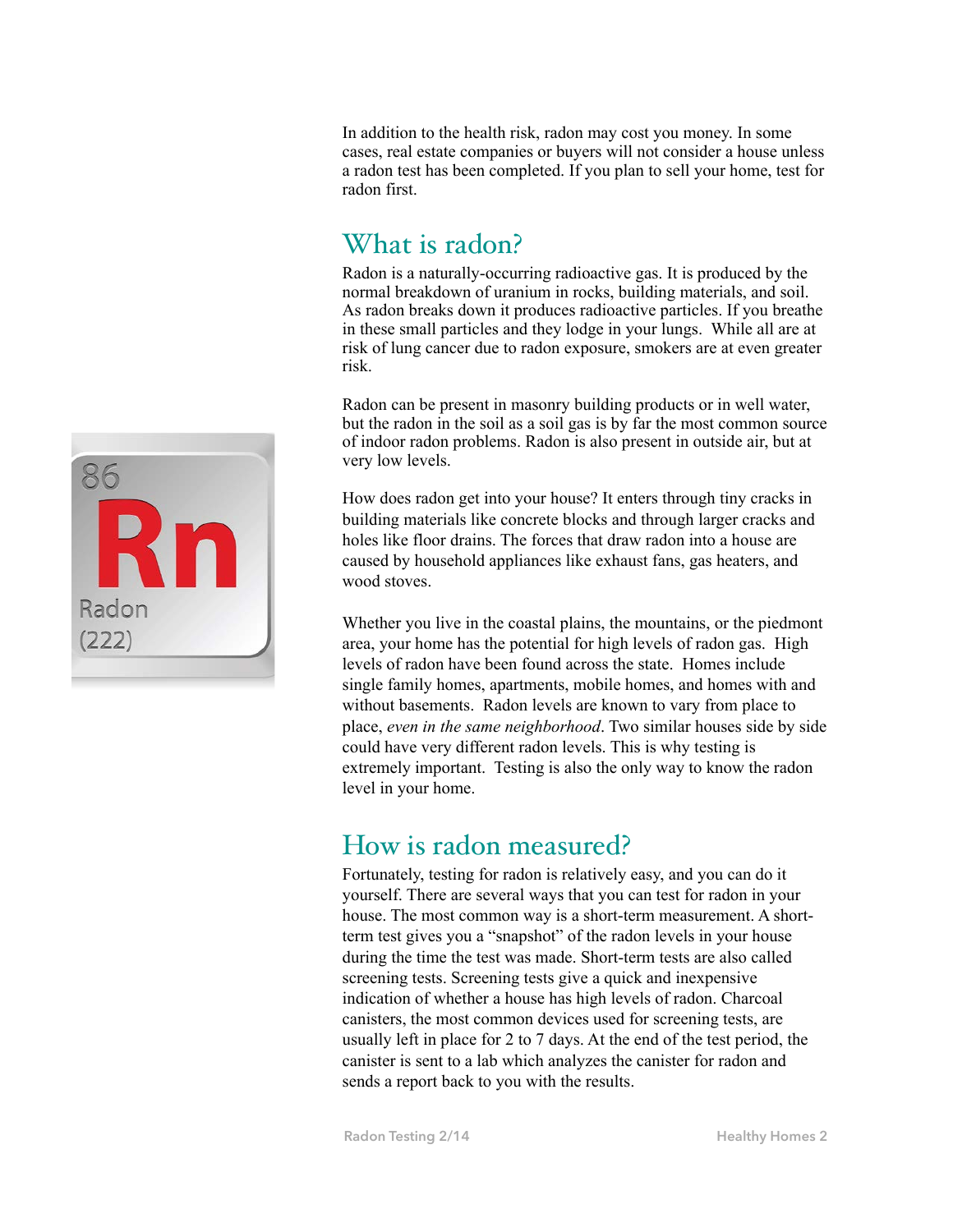Charcoal canisters are low in cost (about \$10 - \$20) and are easy to use. The self-mailer and lab analysis are generally included in the price. Keep in mind that the results are a "one-time" measurement and may be affected by extremes of temperature and humidity, or blowing air from vents or fans.

Screening tests should be done using "closed house" conditions. This means that windows and doors should remain closed except when entering or leaving. Attic or window fans should not be used. Cooling and heating systems can be used during the test period because they do not mix outside and inside air. The house should be under these "closed house" conditions for 12 hours before the test is started and throughout the testing period.

Long-term testing is usually done with an alpha track detector. The results give a more average assessment of radon levels in your house. Alpha track detectors consist of a plastic film inside a small container. A lab analyzes the film and sends you a report indicating the radon level. Long-term testing with an alpha track detector is done over a period of several months to a year. It isn't necessary to use closed house conditions so you can open windows and use fans as you would normally. Alpha track detectors are easy to use and cost between \$15 and \$40.

Radon professionals may use other radon detectors. These detectors cost much more than either charcoal canisters and alpha track detectors and require specialized training. They can read radon levels without being sent to a lab.

Whether you choose a charcoal canister or an alpha track detector, carefully follow the instructions that come with the test device. In most cases, instructions will tell you how long it should be left in place, what data you need to record before and after the test, what house conditions are needed, and where to place the device. One of the questions most asked is "Where should I place the detector?" You need to place it where your family spends time. Don't put one in the crawl space or a basement with a dirt floor. Detectors for short-term (screening) tests should be placed on the lowest lived-in level of a home. For long-term tests, a detector should be placed on the lowestlived in level of the home. Detectors should be placed at least 20 inches above the floor, out of the sunlight or drafts from fans or vents.

Whichever method you select, buy a detector that meets EPA standards. Look for the EPA statement on the detector package. For more information about radon and radon testing, visit the U.S. Environmental Protection Agency's radon site at: www.epa.gov/radon